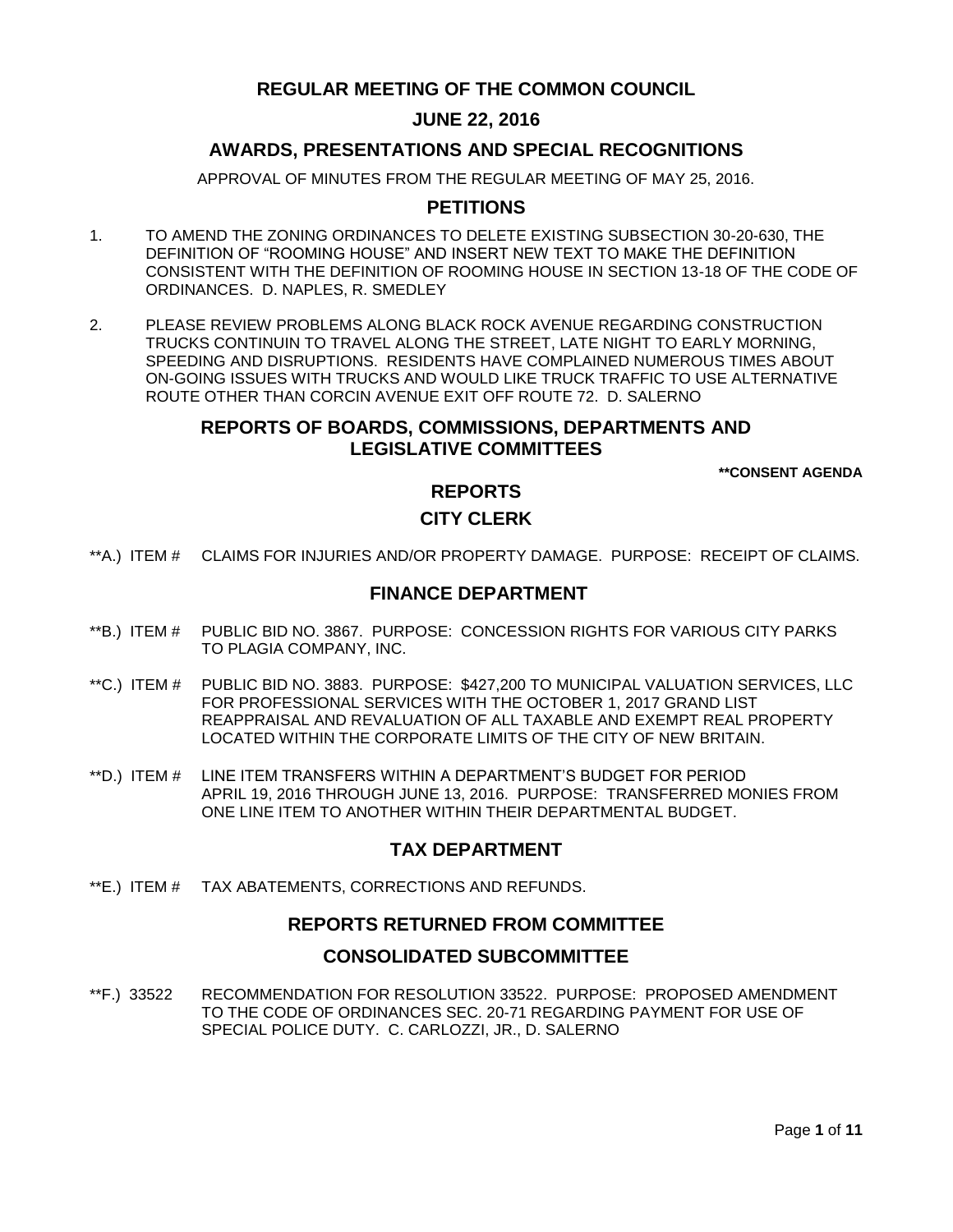## **RESOLUTIONS RETURNED FROM COMMITTEE**

1.) 33522 [RETURNED FROM CONSOLIDATED SUBCOMMITTEE. PURPOSE: PROPOSED](#page-5-1)  [AMENDMENT TO THE CODE OF ORDINANCES SEC. 20-71 REGARDING PAYMENT FOR](#page-5-1)  [USE OF SPECIAL POLICE DUTY. C. CARLOZZI, JR., D. SALERNO](#page-5-1)

### **NEW RESOLUTIONS**

- 2.) ITEM # [FIXED RATE PROPOSAL. PURPOSE: PURCHASE OF 9,000 TONS OF TREATED ROAD](#page-6-0)  SALT FROM DRVN [DURING THE PERIOD OF JULY 1, 2016 –](#page-6-0) JULY 1, 2019. [D. NAPLES, J. SANDERS, JR.](#page-6-0)
- 3.) ITEM # FY 17 GENERAL FUND BUDGET [FIREWORKS FUND. PURPOSE: JULY 4, 2016](#page-7-0)  [FIREWORKS CELEBRATION. S. BLACK, J. HARGRAVES, D. SALERNO, L. SALVIO](#page-7-0)
- 4.) ITEM # [SALE OF PATTON BROOK WELL TO THE BOARD OF WATER COMMISSIONERS OF](#page-7-1)  [SOUTHINGTON. J. GIANTONIO](#page-7-1)
- 5.) ITEM # [JULY IS RECREATION AND PARKS MONTH. PURPOSE: ENCOURAGE ALL CITIZENS TO](#page-8-0)  [CELEBRATE BY PARTICIPATING IN ACTIVITIES OFFERED BY THE PARKS, RECREATION](#page-8-0)  [AND COMMUNITY SERVICES DEPARTMENT.](#page-8-0)  [S. BLACK, D. SALERNO, J. HARGRAVES, L. SALVIO](#page-8-0)
- 6.) ITEM # [RULE 1\(B\). PURPOSE: AMENDMENTS TO THE RULES OF THE CIVIL SERVICE](#page-9-0)  [COMMISSION. C. CARLOZZI, JR., K. ROSADO, L. SALVIO, E. SANCHEZ](#page-9-0)
- 7.) ITEM # [APPROVAL OF AGGREEMENT BETWEEN THE CITY OF NEW BRITAIN AND UE LOCAL](#page-9-1)  [222. PURPOSE: CONCLUDED NEGOTIATIONS AND REACHED TENTATIVE AGREEMENT](#page-9-1)  [FOR A COLLECTIVE BARGAINING AGREEMENT. J. GIANTONIO, D. SALERNO](#page-9-1)

# **UNFINISHED BUSINESS**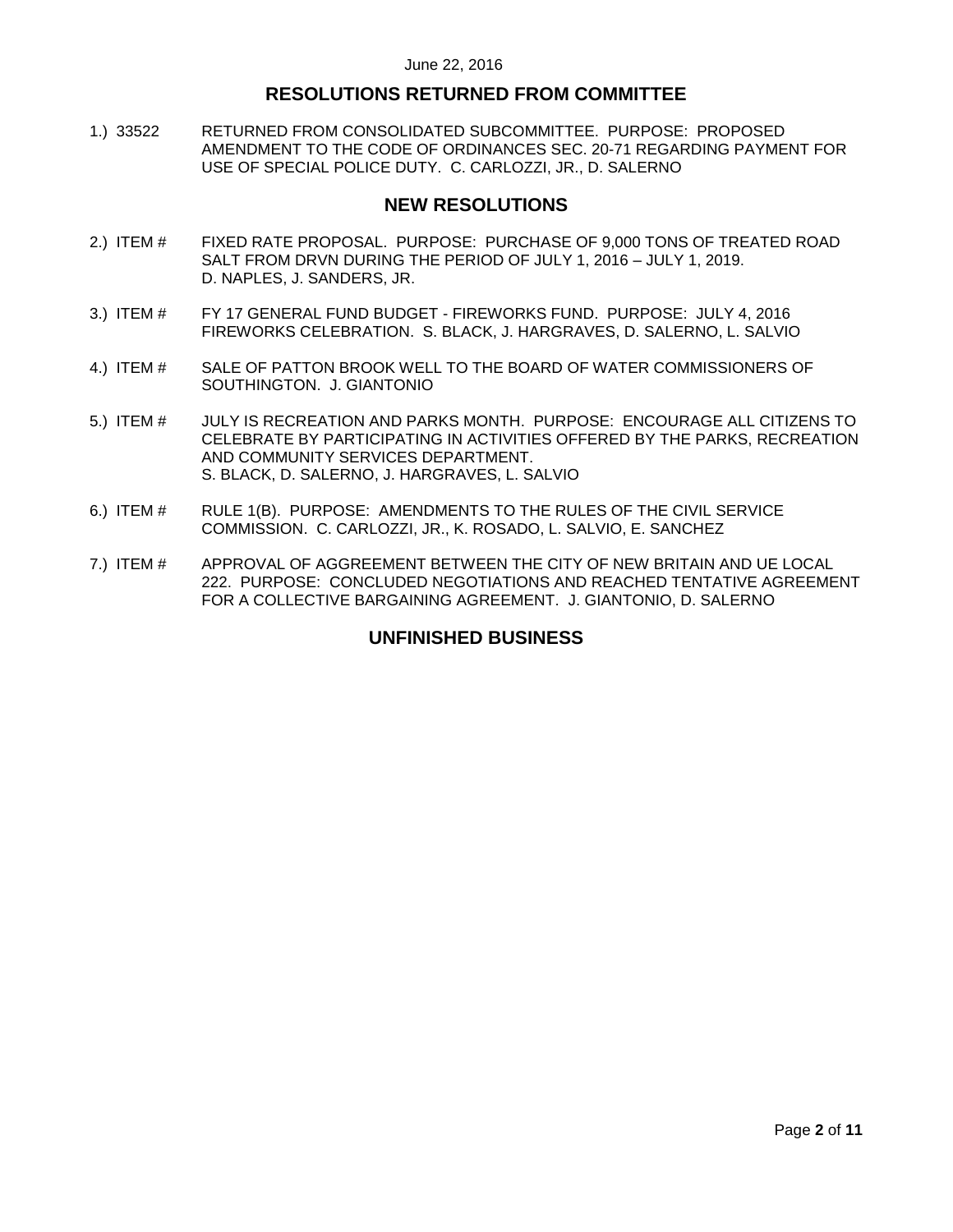## **REGULAR MEETING OF THE COMMON COUNCIL**

# **JUNE 22, 2016**

# **AWARDS, PRESENTATIONS AND SPECIAL RECOGNITIONS**

APPROVAL OF MINUTES FROM THE REGULAR MEETING OF MAY 25, 2016.

# **PETITIONS**

- 1. TO AMEND THE ZONING ORDINANCES TO DELETE EXISTING SUBSECTION 30-20-630, THE DEFINITION OF "ROOMING HOUSE" AND INSERT NEW TEXT TO MAKE THE DEFINITION CONSISTENT WITH THE DEFINITION OF ROOMING HOUSE IN SECTION 13-18 OF THE CODE OF ORDINANCES. D. NAPLES, R. SMEDLEY
- 2. PLEASE REVIEW PROBLEMS ALONG BLACK ROCK AVENUE REGARDING CONSTRUCTION TRUCKS CONTINUIN TO TRAVEL ALONG THE STREET, LATE NIGHT TO EARLY MORNING, SPEEDING AND DISRUPTIONS. RESIDENTS HAVE COMPLAINED NUMEROUS TIMES ABOUT ON-GOING ISSUES WITH TRUCKS AND WOULD LIKE TRUCK TRAFFIC TO USE ALTERNATIVE ROUTE OTHER THAN CORCIN AVENUE EXIT OFF ROUTE 72. D. SALERNO

#### **REPORTS OF BOARDS, COMMISSIONS, DEPARTMENTS AND LEGISLATIVE COMMITTEES**

**\*\*CONSENT AGENDA**

# **REPORTS**

### **CITY CLERK**

<span id="page-2-0"></span>\*\*A.) ITEM # CLAIMS FOR INJURIES AND/OR PROPERTY DAMAGE. PURPOSE: RECEIPT OF CLAIMS.

#### REPORT OF: City Clerk

To Her Honor, the Mayor, and the Common Council of the City of New Britain: the undersigned beg leave to report the following:

ITEM #:

RE: CLAIMS FOR INJURIES AND/OR PROPERTY DAMAGE

#### CLAIMANTS NAME

Singh, Gurpreet

Mark H. Bernacki City Clerk

#### **FINANCE DEPARTMENT**

<span id="page-2-1"></span>\*\*B.) ITEM # PUBLIC BID NO. 3867. PURPOSE: CONCESSION RIGHTS FOR VARIOUS CITY PARKS TO PLAGIA COMPANY, INC.

REPORT OF: Finance Dept., Purchasing Division

To Her Honor, the Mayor, and the Common Council of the City of New Britain: the undersigned beg leave to report the following:

ITEM #:

RE: Public Bid No. 3867, Park Concession Rights for the Parks, Recreation and Community Services **Department** 

DATE: June 22, 2016

Public Bid No. 3867 was solicited and received in accordance with the Purchasing Ordinances of the City of New Britain for Park Concession Rights at various City Parks. Under the terms of this public bid, bidders were to offer payment to the City for the right to provide concession services at various City Parks.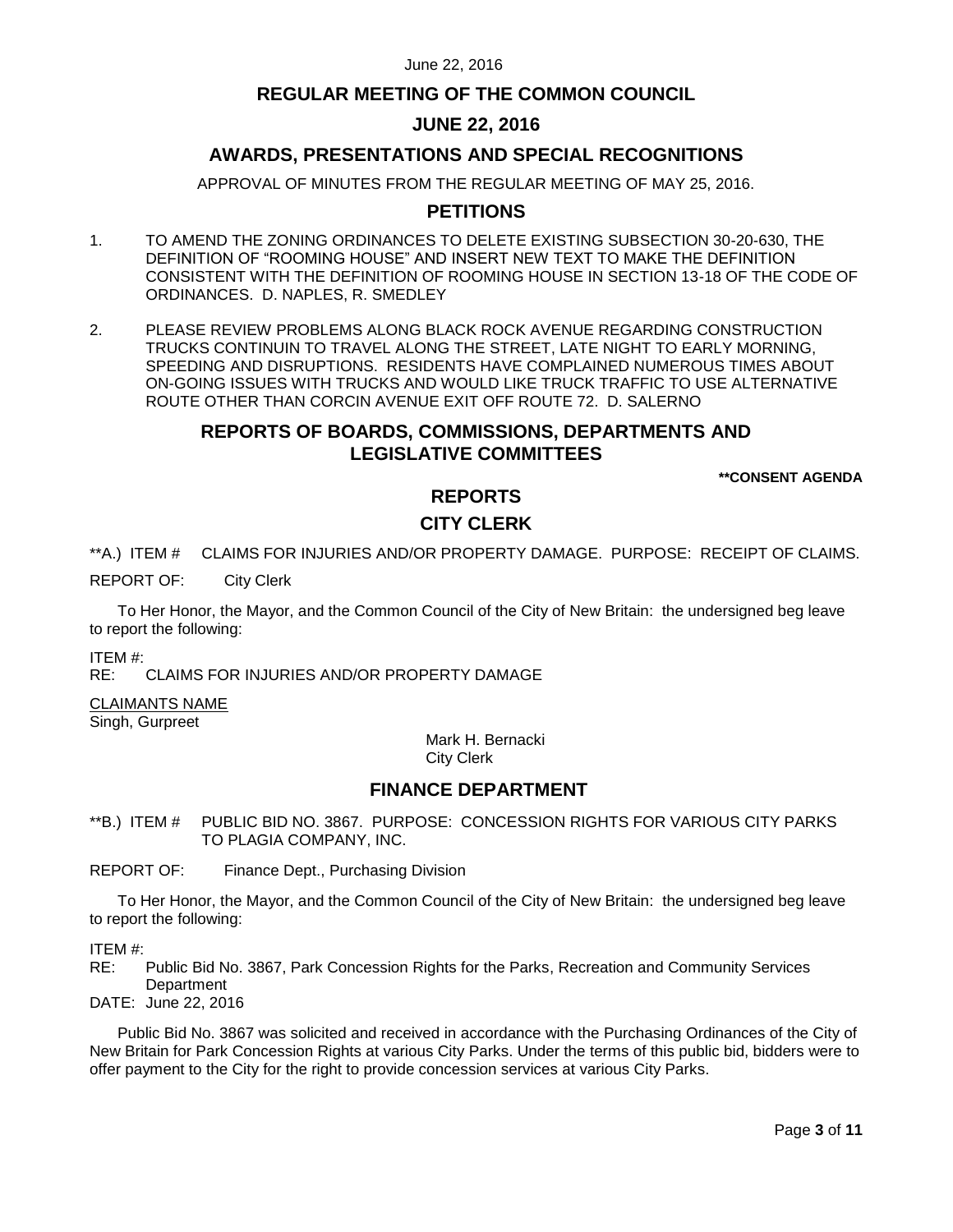Invitations to bid were solicited and the bid was duly advertised in the New Britain Herald, the City and State of Connecticut's Department of Administration Services websites and mailed to twenty (20) Concession Companies. The Purchasing Agent did not receive any letters from the Concession Companies on the mailing list who indicated they could not provide a response to the bid request. Only one (1) response was received as per the attached.

The bid received was reviewed for conformance to specifications by the Parks, Recreation and Community Services Department's Administration and the Purchasing Agent. Plagia Company, Inc of Waterbury, CT was awarded the Park Concession Rights for Chesley Park, A.W. Stanley Park, Stanley Quarter Park, Washington Park, Willow Street Park, Walnut Hill Park and Willow Brook Pool the last time it was put out to Bid in 2015. Therefore the Director of the Parks, Recreation and Community Services Department is recommending that Plagia Company, Inc of Waterbury, CT be awarded the Concession Rights for Chesley Park, A.W. Stanley Park, Stanley Quarter Park, Washington Park, Willow Street Park, Walnut Hill Park and Willow Brook Park who offered a payment of \$1,025.00 to the City for the Concession Rights to these Parks.

RESOLVED: That the Purchasing Agent is hereby authorized to grant Plagia Company, Inc of Waterbury, CT the concession rights for Chesley Park, A.W. Stanley Park, Stanley Quarter Park, Washington Park, Willow Street Park, Walnut Hill Park and Willow Brook Park in accordance with the payment, terms and specifications of Public Bid No. 3867.

> Jack Pieper Purchasing Agent

<span id="page-3-0"></span>\*\*C.) ITEM # PUBLIC BID NO. 3883. PURPOSE: \$427,200 TO MUNICIPAL VALUATION SERVICES, LLC FOR PROFESSIONAL SERVICES WITH THE OCTOBER 1, 2017 GRAND LIST REAPPRAISAL AND REVALUATION OF ALL TAXABLE AND EXEMPT REAL PROPERTY LOCATED WITHIN THE CORPORATE LIMITS OF THE CITY OF NEW BRITAIN.

REPORT OF: Finance Dept., Purchasing Division

To Her Honor, the Mayor, and the Common Council of the City of New Britain: the undersigned beg leave to report the following:

#### ITEM #:

RE: Public Bid No. 3883 – Revaluation Services for the Assessor's Office

Public Bid No. 38831 was solicited and received in accordance with the Purchasing Ordinances of the City of New Britain for the October 1, 2017 reappraisal and revaluation of all taxable and exempt real property located within the corporate limits of the City of New Britain for the Assessor's Office. Options for litigation and photo re-imaging of all taxable and exempt real property were also sought in the bid process. Funding is available for the purchase within the Assessor's Office account number 001107001-5331, Professional Services.

Invitations to bid were solicited to all companies certified by the State of Connecticut to perform real property revaluations, and the bid was duly advertised in the New Britain Herald Newspaper, the City and State of Connecticut's Department of Administration Services website and mailed to twenty-nine (29) revaluation firms. The Purchasing Agent did not receive any letters from the Revaluation Firms on the mailing list who indicated they could not provide a response to the bid request. Responses were received as per the attached.

The bid responses were reviewed for conformance to specifications by the City Assessor and the Purchasing Agent. Respondents were rated on the following selection criteria:

- Responsiveness of written proposal to the purpose and scope of project.
- Prior experience in performing revaluation on Vision Appraisal software.
- Cost of work to be done.
- Reputation and professional qualifications of the company and any specific individuals proposed to be assigned to the project; experience with governmental entities in the completion of similar programs; financial condition of the company; nature and size of the company's organization and labor force adequate to perform the work competently and on schedule.
- Determination by the City that the company has the ability to complete the project successfully.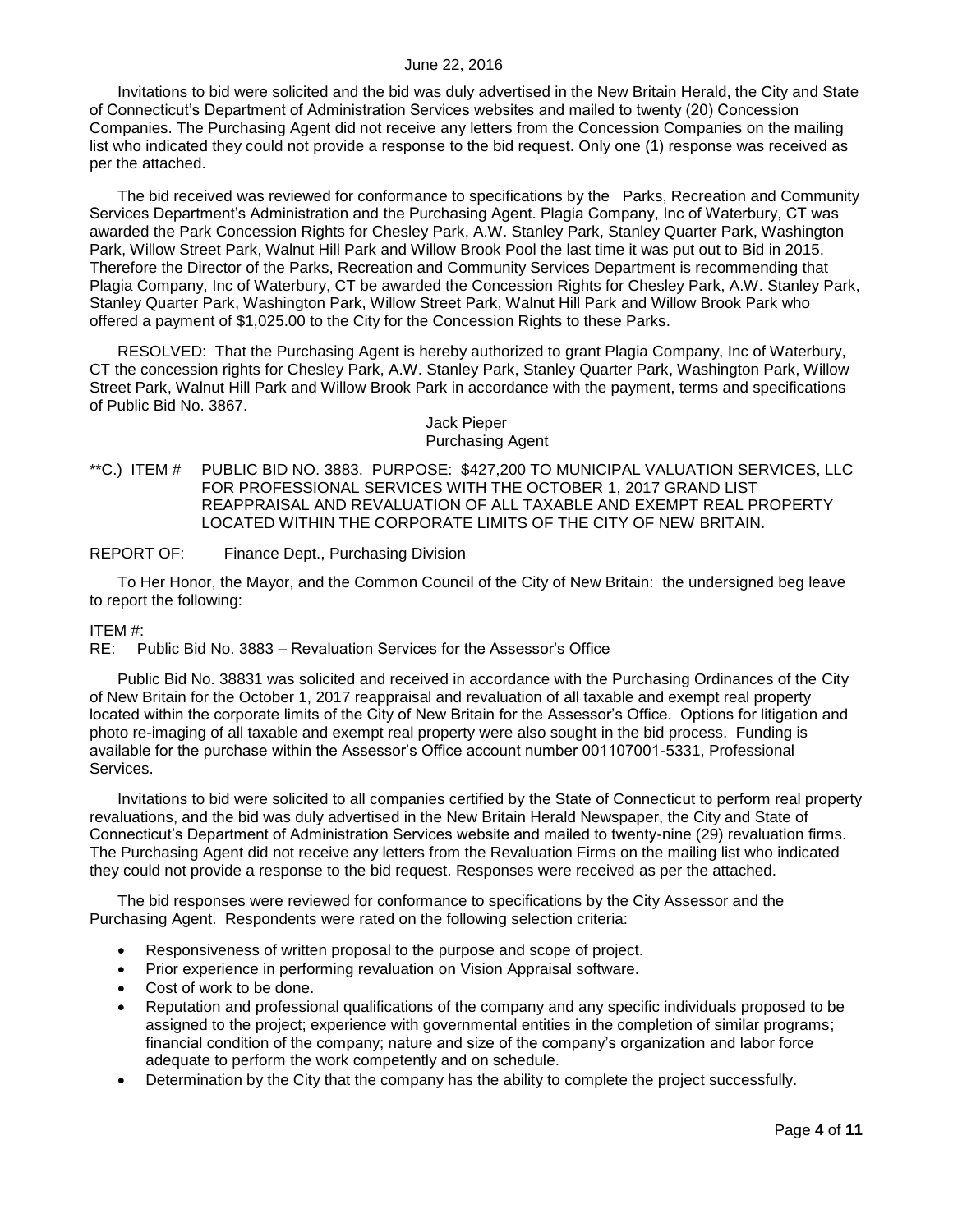Therefore, the City Assessor is recommended that the bid be awarded to Municipal Valuation Services, LLC of Fairfield, CT who met all of the bid specifications. Municipal Valuation Services, LLC has performed these revaluation services for other City Municipalities in the State of Connecticut.

RESOLVED: That the Purchasing Agent is hereby authorized to issue a standing purchase order and enter into a contract with Municipal Valuation Services, LLC of Fairfield, CT in the amount of \$427,200.00 for professional services to be provided in connection with the October 1, 2017 grand list reappraisal and revaluation of all taxable and exempt real property located within the corporate limits of the City of New Britain in accordance with the terms and conditions of Public Bid No. 3883.

# Jack Pieper

#### Purchasing Agent

#### <span id="page-4-0"></span>\*\*D.) ITEM # LINE ITEM TRANSFERS WITHIN A DEPARTMENT'S BUDGET FOR PERIOD APRIL 19, 2016 THROUGH JUNE 13, 2016. PURPOSE: TRANSFERRED MONIES FROM ONE LINE ITEM TO ANOTHER WITHIN THEIR DEPARTMENTAL BUDGET.

REPORT OF : Finance Department

To Her Honor, the Mayor, and the Common Council of the City of New Britain: the undersigned beg leave to report the following:

ITEM #:

RE: Line Item Transfers within a department's budget for the period April 19, 2016 through June 13, 2016 (This report for information purposes only)

In accordance with the city of New Britain ordinance of Article VII – Finance, Section 2-494(3), the following departments have transferred monies from one line item to another within their departmental budget (total department budget has not changed). Each transfer will be continuously numbered from month to month throughout the fiscal year. This report represents the transfers executed by the mayor in accordance with the aforementioned ordinance for the period ending June 13, 2016

| 7. | Department:<br>From:<br>To:<br>Amount:<br><b>Brief Description:</b> |                                                | Common Council<br>001101001-5611<br>001101001-5610<br>\$123.00                                     | (Office Supplies)<br>(Postage, Copies & Scans)<br>Funds needed for Arch Area Zone Change mailing            |  |  |
|----|---------------------------------------------------------------------|------------------------------------------------|----------------------------------------------------------------------------------------------------|-------------------------------------------------------------------------------------------------------------|--|--|
| 8. | Department:<br>From:<br>To:<br>Amount:<br><b>Brief Description:</b> | 001105001-5877<br>001105001-5412<br>\$2,000.00 | Mayor<br>(Administrative)<br>(Telecommunications)                                                  | Funds needed for telecommunication expenses - Nutmeg TV                                                     |  |  |
|    |                                                                     |                                                |                                                                                                    | Insufficient funds budgeted previous year                                                                   |  |  |
| 9. | Department:<br>From:<br>To:<br>Amount:<br><b>Brief Description:</b> |                                                | Mayor<br>001105001-5610<br>001105001-5412<br>\$400.00<br>Insufficient funds budgeted previous year | (Postage, Copies & Scans)<br>(Telecommunications)<br>Funds needed to telecommunication expenses - Nutmeg TV |  |  |
|    |                                                                     |                                                | Lori Granato<br>Finance Director                                                                   |                                                                                                             |  |  |

# **TAX DEPARTMENT**

<span id="page-4-1"></span>\*\*E.) ITEM # TAX ABATEMENTS, CORRECTIONS AND REFUNDS.

REPORT OF: Tax Collector

To Her Honor, the Mayor, and the Common Council of the City of New Britain: the undersigned beg leave to report the following: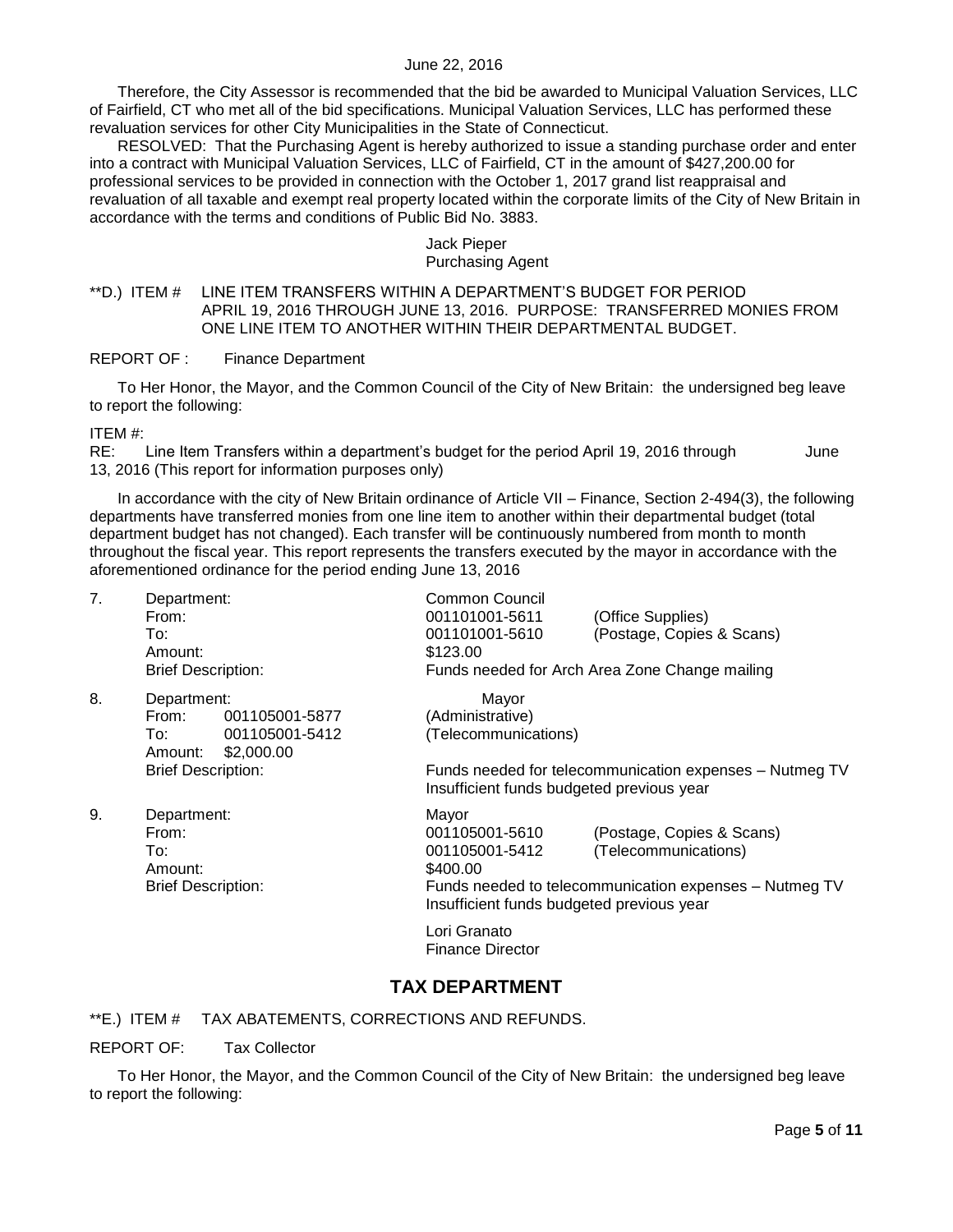ITEM #: RE: Tax Abatements, Corrections and Refunds

The Collector of Taxes has referred a list of tax abatements, corrections and refunds. Acceptance and adoption is respectfully recommended.

Cheryl S. Blogoslawski Tax Collector

# **REPORTS RETURNED FROM COMMITTEE CONSOLIDATED SUBCOMMITTEE**

<span id="page-5-0"></span>\*\*F.) 33522 RECOMMENDATION FOR RESOLUTION 33522. PURPOSE: PROPOSED AMENDMENT TO THE CODE OF ORDINANCES SEC. 20-71 REGARDING PAYMENT FOR USE OF SPECIAL POLICE DUTY. C. CARLOZZI, JR., D. SALERNO

REPORT OF: CONSOLIDATED SUBCOMMITTEE

To Her Honor, the Mayor, and the Common Council of the City of New Britain: the undersigned beg leave to report the following:

ITEM #: 33522 RE:

The Common Council Consolidated Subcommittee held a regular meeting on Thursday, June 16, 2016, at 7:00 PM in Council Chambers, to which was referred the matter of item #33522, proposed amendment to the Code of Ordinances Sec. 20-71 regarding payment for use of special police duty. The Consolidated Subcommittee voted to accept and refer back to the Common Council with a favorable recommendation.

> Alderman Tremell Collins **Chair**

# **RESOLUTIONS RETURNED FROM COMMITTEE**

<span id="page-5-1"></span>1.) 33522 RETURNED FROM CONSOLIDATED SUBCOMMITTEE. PURPOSE: PROPOSED AMENDMENT TO THE CODE OF ORDINANCES SEC. 20-71 REGARDING PAYMENT FOR USE OF SPECIAL POLICE DUTY. C. CARLOZZI, JR., D. SALERNO

Item #33522 RE: Amend Section 20-71 of the City Ordinances

To Her Honor, the Mayor, and the Common Council of the City of New Britain: the undersigned beg leave to recommend the adoption of the following:

Resolution Summary: PURPOSE. To amend Section 20-71 of the City of New Britain Ordinances to charge a late fee and all costs associated with the collection of special police duty assignments for unpaid invoices that are outstanding for more than 30 days after the date of service. In addition to prohibit delinquent vendors from being awarded a bid on City projects until their balances are current.

WHEREAS, the basic duties of the Police Department include the maintenance of public order, the protection of life and property, the enforcement of the law, the reduction of crime and the provision of services necessary to meet the needs of the community. In addition to these obligations, the Police Department provides the additional community service of special duty police officers to maintain safety at events and construction and utility worksites;

WHEREAS, the purpose of this resolution is to increase the collection rate of police special duty billings, improve cash flow, substantially reduce the outstanding balance due to delinquent vendors, and prohibit delinquent vendors from being awarded bids on City projects until their balances are current; NOW THEREFORE

BE IT ORDAINED BY THE COMMON COUNCIL OF THE CITY OF NEW BRITAIN that Chapter 20, Article 2, Division 5, Section 20-71 of the Code of Ordinances be amended to read as follows (inserted text appears in underline; deleted text appears in strikethrough; new sections begin with the word [new]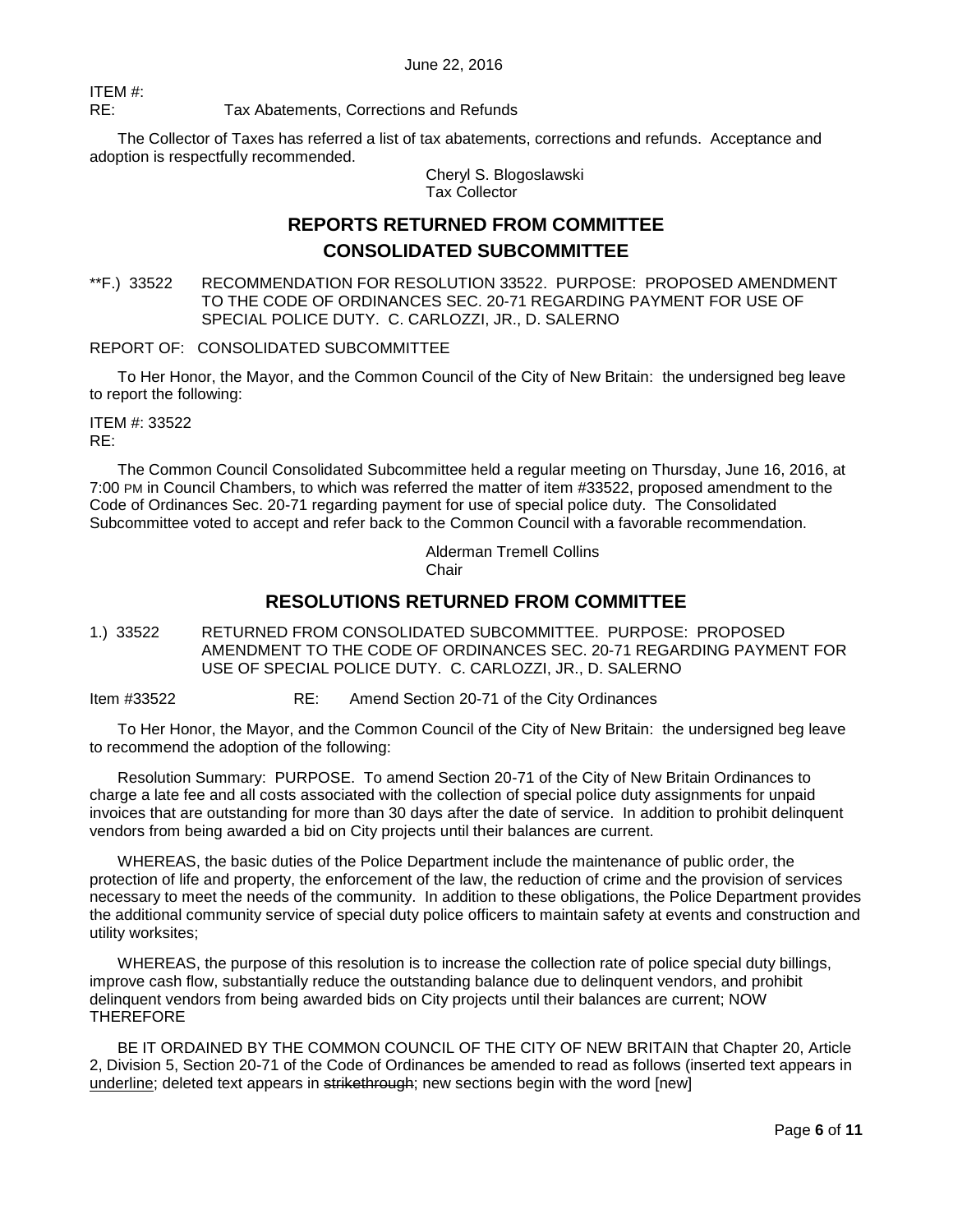Sec. 20-71. Payment for use of special police duty.

Such services shall be rendered only to those who shall have signed an agreement as provided by the board of commissioners and shall have paid in advance in cash, bank, personal, business or certified check the rates prescribed by the board of police commissioners. The fee for such services shall be an amount equal to the compensation to which a police officer is entitled pursuant to the provisions of the collective bargaining agreement between the City of New Britain and Local 1165 as of the date such services are provided plus a surcharge to thirty (30) per cent of such amount to cover costs of administration involved in providing such services, and an additional fee for the assignment of a police vehicle in conjunction with the special duty assignment in the amount of one hundred dollars (\$100.00) per four-hour period of any part thereof. The chief of police is authorized to grant extended terms of payment for good cause to commercial vendors who have established credit history with the city. Extended terms may be revoked by the chief of police at his discretion for failure to make payments within twenty (20) days of billing.

The City shall add to the amount owed interest at the rate of one and one half percent, per month, from the due date if payment is not made within thirty (30) days after it shall have become due. If a collection action is required, the delinquent contractor shall be responsible for all costs and expenses including attorney fees. In addition, any delinquent contractor may be disqualified from bidding on and being awarded contracts with the City of New Britain until such delinquency and related charges are paid.

> Ald. Carlo Carlozzi Jr. - Finance Liaison Ald. Daniel Salerno - Finance Liaison

# **NEW RESOLUTIONS**

<span id="page-6-0"></span>2.) ITEM # FIXED RATE PROPOSAL. PURPOSE: PURCHASE OF 9,000 TONS OF TREATED ROAD SALT FROM DRVN DURING THE PERIOD OF JULY 1, 2016 – JULY 1, 2019. D. NAPLES, J. SANDERS, JR.

Item # RE:

To Her Honor, the Mayor, and the Common Council of the City of New Britain: the undersigned beg leave to recommend the adoption of the following:

WHEREAS, The Public Works Department is responsible for the removal of snow from the City streets to minimize the hazards caused by slippery road conditions for motorists, especially emergency vehicles:

WHEREAS, The treatment of roads with treated road salt is essential for keeping road hazards to a minimum during snow and ice storms;

WHEREAS, The City solicits bids for the purchase of approximately 3,000 tons of treated road salt each season;

WHEREAS, The low bidder for the 2015-2016 winter season was DRVN of Wethersfield CT;

WHEREAS, DRVN is offering municipalities a fixed rate proposal which maintains the 2015-2016 rate of \$83.50 per ton for the period of July 1, 2016 thru July 1, 2019 with a guaranteed purchase by the City of 3,000 tons per season. This per ton price includes delivery fees, averting increases due to escalating fuel prices;

WHEREAS, The Department of Public Works was satisfied with the quality of the material and the service provided by DRVN during the 2015-2016 winter season;

WHEREAS, Funding is available annually in account 001315007-5659;

RESOLVED: The Purchasing Agent is authorized to enter into a contract with DRVN for the purchase of 9,000 tons of treated road salt at the price of \$83.50 per ton during the period of July 1, 2016 – July 1, 2019.

> Alderman Don Naples Alderman Jim Sanders, Jr.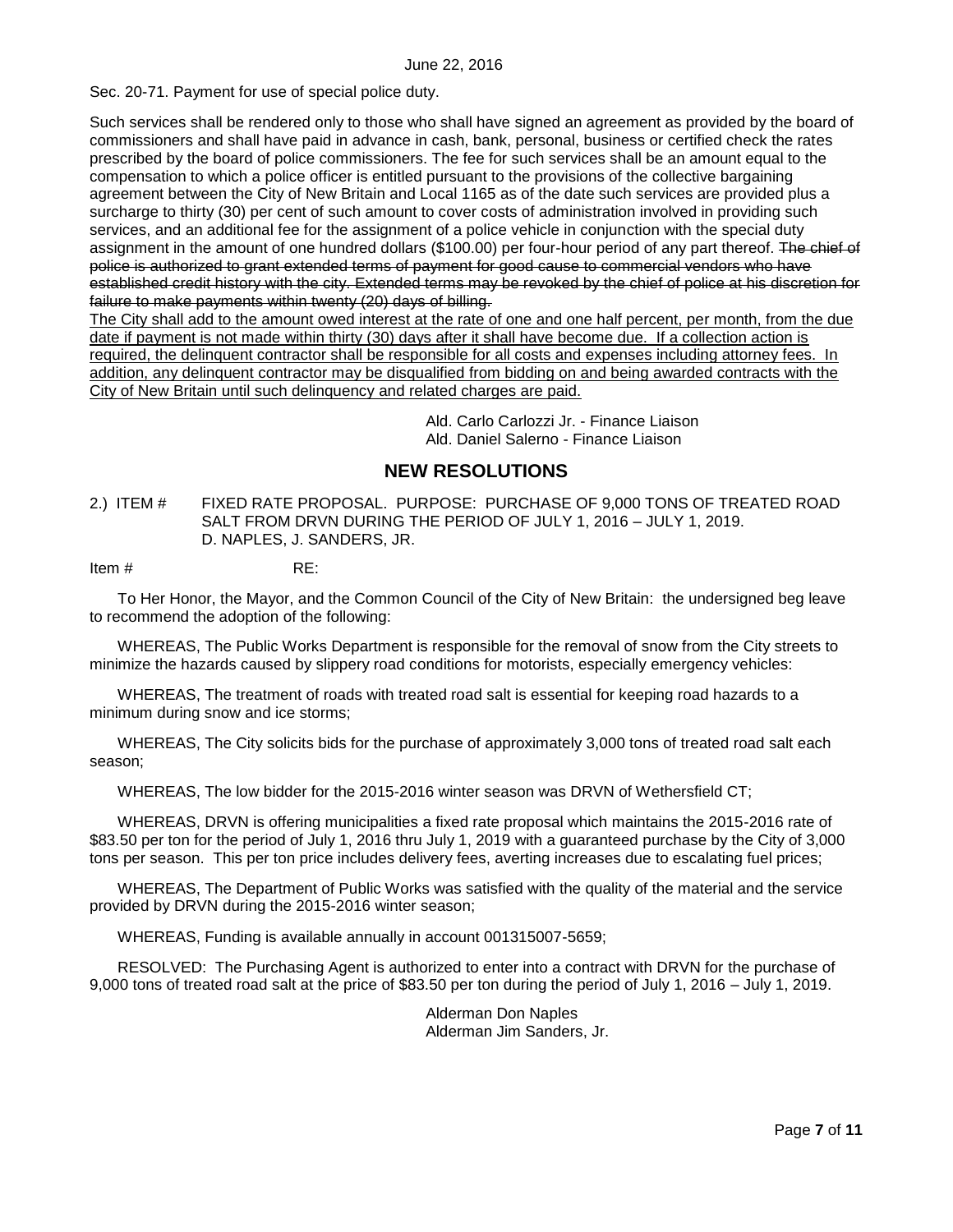#### <span id="page-7-0"></span>3.) ITEM # FY 17 GENERAL FUND BUDGET - FIREWORKS FUND. PURPOSE: JULY 4, 2016 FIREWORKS CELEBRATION. S. BLACK, J. HARGRAVES, D. SALERNO, L. SALVIO

Item # RE: Fireworks

To Her Honor, the Mayor, and the Common Council of the City of New Britain: the undersigned beg leave to recommend the adoption of the following:

PURPOSE: To authorize the Mayor to sign a contract, all permits, and firework documents related to the firework show on July 4, 2016. In addition the City has a fiscal year that ends at June 30<sup>th</sup> and a new fiscal year begins on July 1<sup>st</sup>. The Finance Department needs time to process the payment for July 4th, but the July 4<sup>th</sup> Fireworks budget money is not available until July  $1<sup>st</sup>$  of FY 17. Due to the timing of this transaction happening at fiscal year end, the cost of the July 4, 2016 fireworks celebration will come out of Fund 256, the on-going Fireworks Fund.

Whereas, the City of New Britain went out to bid for a firework show with Public Bid #3857, and

Whereas, the Parks, Recreation and Community Services administration has analyzed the bids that were received and interviewed the most responsible bidder and recommended Pyrotecnico out of New Castle, Pennsylvania with a \$25,000 bid, and

Whereas, Pyrotecnico offered the largest number of shells and sizes as desired by the Parks, Recreation and Community Services Department, and

Whereas, there is \$50,000 set aside for this purpose in the FY 17 General Fund Budget in 001625101-7010 Transfer Out to Other Funds,

|  |  | Therefore, Be It Resolved, that the Fireworks Fund budget be amended for this purpose as follows: |
|--|--|---------------------------------------------------------------------------------------------------|
|  |  |                                                                                                   |

| Increase Revenues:     |                                                   |   |        |
|------------------------|---------------------------------------------------|---|--------|
| 256417006-6001         | Fireworks Fund - Transfer from General Fund       |   | 50,000 |
|                        |                                                   | æ | 50,000 |
| Increase Expenditures: |                                                   |   |        |
| 256417006-5122         | Fireworks Fund – Overtime                         |   | 23,000 |
| 256417006-5807         | Fireworks Fund $-$ July 4 <sup>th</sup> Fireworks | S | 25,000 |
| 256417006-5897         | Fireworks Fund - Miscellaneous                    | S | 2,000  |
|                        |                                                   |   | 50,000 |

Alderwoman Shirley A. Black Alderman Jerrell Hargraves Alderman Daniel Salerno Alderman Louis Salvio

#### <span id="page-7-1"></span>4.) ITEM # SALE OF PATTON BROOK WELL TO THE BOARD OF WATER COMMISSIONERS OF SOUTHINGTON. J. GIANTONIO

To Her Honor, the Mayor, and the Common Council of the City of New Britain: the undersigned beg leave to recommend the adoption of the following:

WHEREAS, the City of New Britain and Board of Water Commissioners lease the Patton Brook Well located in Southington, Connecticut to the Board of Water Commissioners of the Town of Southington; AND

WHEREAS, Patton Brook Well has been verified to be Class I Water Company Land by the Connecticut Department of Public Health, Water Supplies Section; AND

WHEREAS, the Board of Water Commissioners of the Town of Southington has offered to purchase the Patton Brook Well; AND

WHEREAS, in connection with the proposed sale, the City of New Britain Board of Water Commissioners is required to relinquish its diversion registration of 1.207 million gallons per day permitted withdrawal capacity and all riparian rights for this parcel to Southington; AND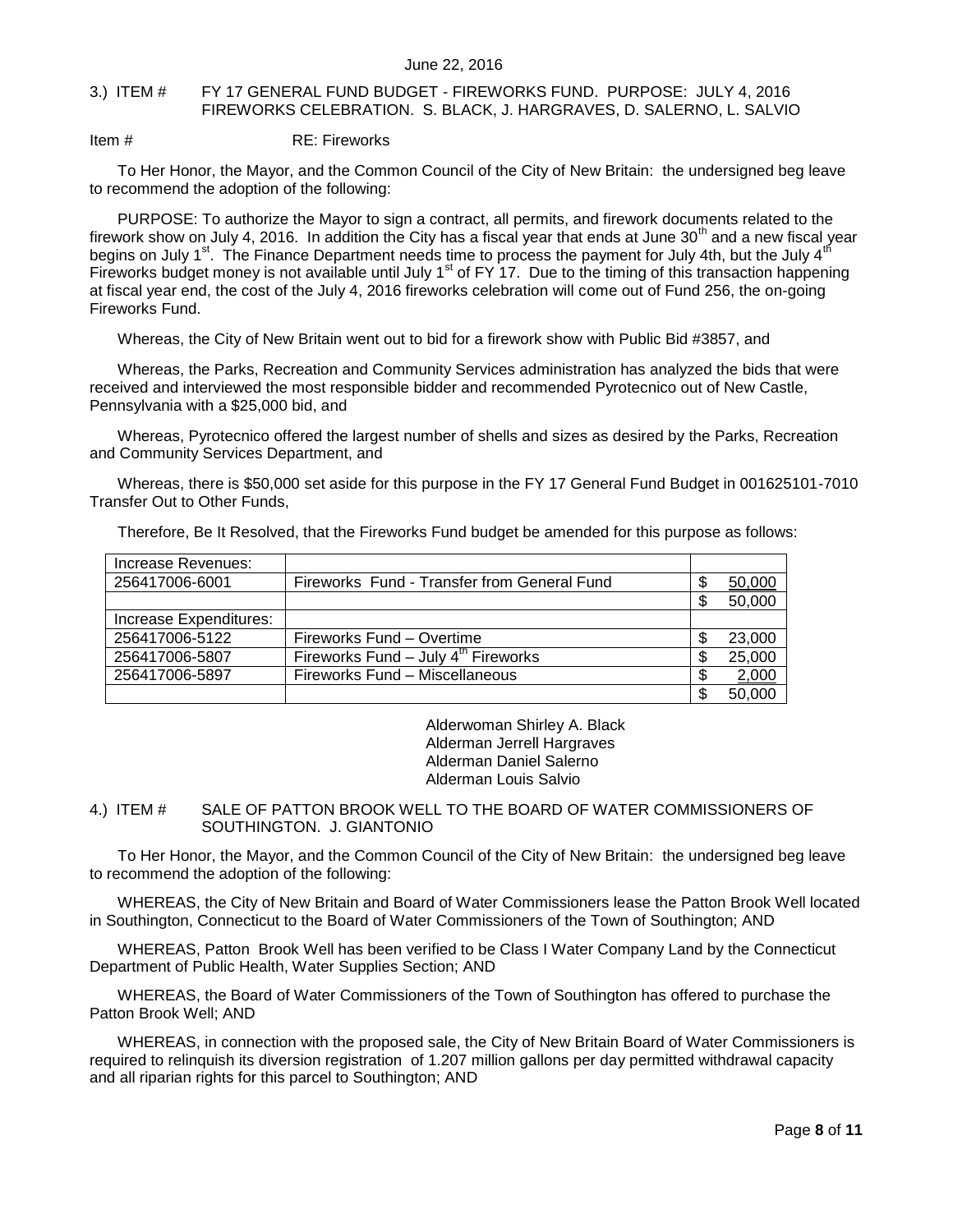WHEREAS, the City of New Britain Board of Water Commissioners will be required to obtain the approval of the Connecticut Department of Public Health, Water Supplies Section to sell Patton Brook Well because it is Class I Water Company Land; AND

WHEREAS, Section 15-4(x) authorizes the City of New Britain to sell water property it no longer needs subject to approval of the Board of Water Commissioners and Common Council; AND

WHEREAS, the City of New Britain Board of Water Commissioners voted at its Meeting of June 7, 2016 to sell the Patton Brook Well to the Board of Water Commissioners of the Town of Southington, and to forward the sale to the Mayor and Common Council with a favorable recommendation for their approval; AND

WHEREAS, Mayor Erin E. Stewart has approved the sale of Patton Brook Well and recommends it to the Common Council of the City of New Britain; therefore, be it

RESOLVED, that the Common Council of the City of New Britain hereby approves the sale of Patton Brook Well by the City of New Britain Board of Water Commissioners to the Board of Water Commissioner of the Town of Southington for a purchase price of not less than One Million & 00/l00 (\$1,000,000.00) Dollars and the Mayor and the Chairman of the City of New Britain Board of Water Commissioners are hereby authorized to execute any and all documents necessary for the conveyance of said property.

#### Alderman Jamie Giantonio

#### <span id="page-8-0"></span>5.) ITEM # JULY IS RECREATION AND PARKS MONTH. PURPOSE: ENCOURAGE ALL CITIZENS TO CELEBRATE BY PARTICIPATING IN ACTIVITIES OFFERED BY THE PARKS, RECREATION AND COMMUNITY SERVICES DEPARTMENT. S. BLACK, D. SALERNO, J. HARGRAVES, L. SALVIO

Item # **Item #** RE: July is Recreation and Parks Month

To Her Honor, the Mayor, and the Common Council of the City of New Britain: the undersigned beg leave to recommend the adoption of the following:

Resolution Summary: It's July—the kickoff of the summer season. It's time to enjoy what our New Britain Parks, Recreation, and Community Services Department offers. Play your favorite sport, visit the outdoors, spend time with family and friends, or just kick back and relax in your favorite park. That's why the National Recreation and Park Association has designated July as Recreation and Parks Month.

WHEREAS, The New Britain Parks, Recreation, and Community Services Department brings visibility to parks and recreation, and quality sports programs, and

WHEREAS, Parks, recreation activities, community services programs, and leisure experiences provide opportunities for young people to live, grow, and develop into contributing members of society, and

WHEREAS, parks and recreation creates lifelines and grows life experiences for people of all ages in our community, and

WHEREAS, the New Britain Parks, Recreation, and Community Services Department generates opportunities for people to come together and experience a sense of community through fun recreational pursuits, and special events, and

WHEREAS, with the help of the Mayor and Common Council, the Department has been able to move forward with various park improvements such as the ADA rehabilitation at Veterans Stadium, Improvements to New Britain Stadium and Beehive Stadium, the development of a master plan to redesign of AW Stanley Park, and the grand opening of the new Red nine at Stanley Golf Course.

WHEREAS, parks, recreation, and community services agencies provide outlets for physical activities, socialization and stress reducing experiences, and

WHEREAS, parks, playgrounds, pools, senior center programs, camp totalrec, stadiums, sports fields, golf courses, after school programs, concerts, schools, Major League sporting events, open spaces, and historic sites make a community attractive and desirable place to live, work, play, and visit to contribute to our ongoing economic vitality, and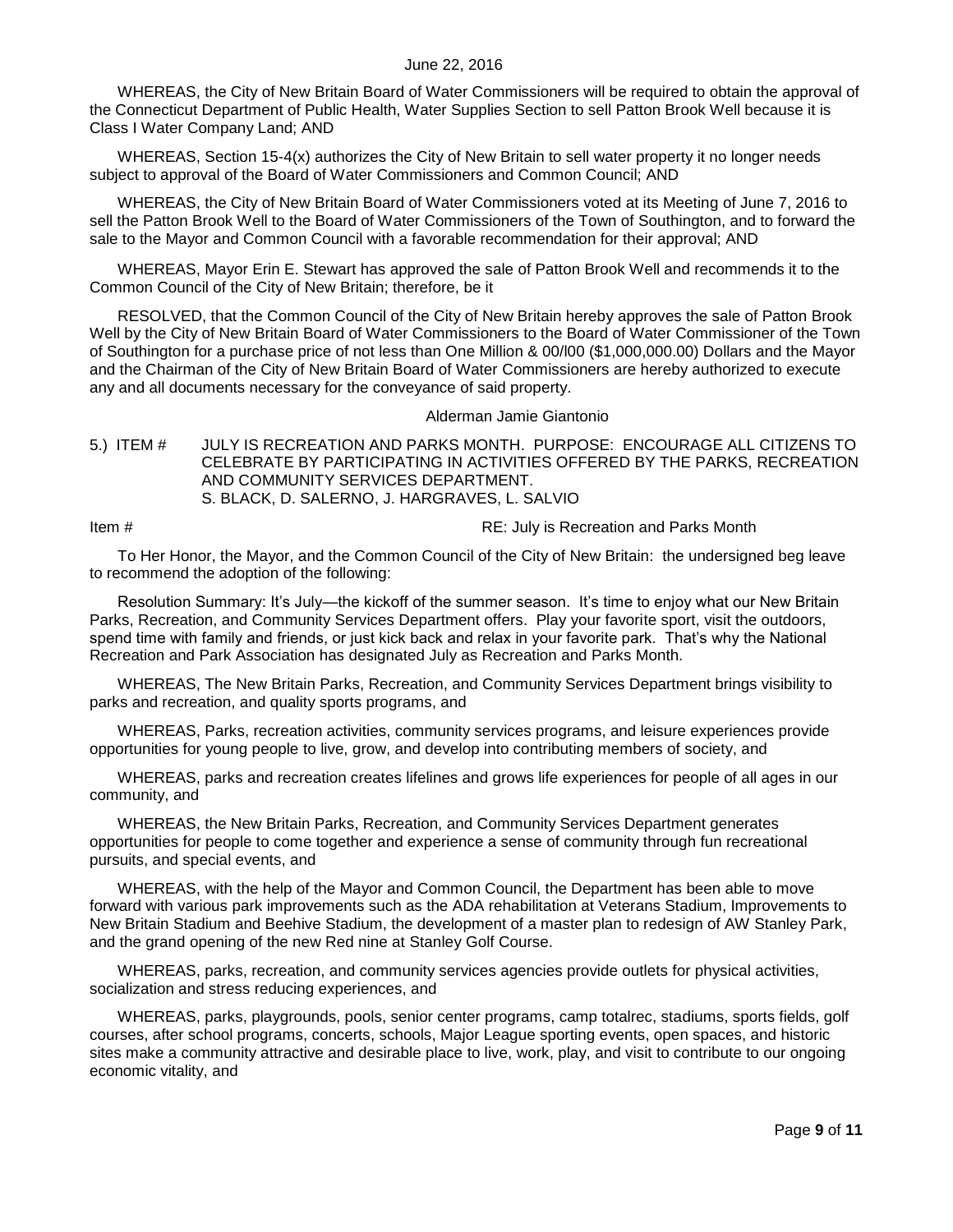WHEREAS, parks, greenways, and open space provide a welcome respite from our fast paced, high tech lifestyles while protecting and preserving our natural environment, and

WHEREAS, the New Britain Parks, Recreation and Community Services initiative of "The Benefits are Endless" is demonstrated in four major areas: benefits to the individual, community, environment and economy, NOW, THEREFORE BE IT

RESOLVED, that we announce that July is Recreation and Parks Month and encourage all citizens to celebrate by participating in one or more of the hundreds of activities offered by the New Britain Parks, Recreation, and Community Services Department.

> Alderwoman Shirley Black Alderman Daniel Salerno Alderman Jerrell Hargraves Alderman Louis Salvio

<span id="page-9-0"></span>6.) ITEM # RULE 1(B). PURPOSE: AMENDMENTS TO THE RULES OF THE CIVIL SERVICE COMMISSION. C. CARLOZZI, JR., K. ROSADO, L. SALVIO, E. SANCHEZ

To Her Honor, the Mayor, and the Common Council of the City of New Britain: the undersigned beg leave to recommend the adoption of the following:

RESOLUTION SUMMARY: PURPOSE. To approve amendments to the Rules of the Civil Service Commission.

WHEREAS, The Civil Service Commission of the City of New Britain has adopted Merit Rules, known as the Rules of the Civil Service Commission; and

WHEREAS, the Merit Rules have been updated on a number of occasions; and

WHEREAS, the Civil Service Commission has been working to update the Merit Rules to address issues which have arisen related to the hiring process; and

WHEREAS, Rule 1(B) of the Rules of the Civil Service Commission requires approval by the Common Council of any amendments to the Rules of the Civil Service Commission; and

WHEREAS, the Civil Service Commission held a Public Hearing on these changes and approved these amendments on May 2, 2016; and

BE IT RESOLVED that the Common Council of the City of New Britain approve the attached amendments to the Rules of the Civil Service Commission.

> Alderman Carlo Carlozzi, Jr. Alderman Kristian Rosado Alderman Louis Salvio Alderman Emmanuel Sanchez

<span id="page-9-1"></span>7.) ITEM # APPROVAL OF AGGREEMENT BETWEEN THE CITY OF NEW BRITAIN AND UE LOCAL 222. PURPOSE: CONCLUDED NEGOTIATIONS AND REACHED TENTATIVE AGREEMENT FOR A COLLECTIVE BARGAINING AGREEMENT. J. GIANTONIO, D. SALERNO

Item # RE: APPROVAL OF AGREEMENT BETWEEN THE CITY OF NEW BRITAIN AND UE LOCAL 222, CILU/CIPU, CILU#25 (Public Safety Telecommunicators)

To Her Honor, the Mayor, and the Common Council of the City of New Britain: the undersigned beg leave to recommend the adoption of the following:

WHEREAS, The City of New Britain and UE Local 222 have concluded negotiations and reached a tentative agreement for a collective bargaining agreement covering the period July 1, 2015 to June 30, 2019; and

WHEREAS, UE Local 222 members have ratified the tentative agreement; and

WHEREAS, Action is required by the Common Council of the City of New Britain in accordance with Ordinances of the City of New Britain and Connecticut General Statutes; now therefore be it